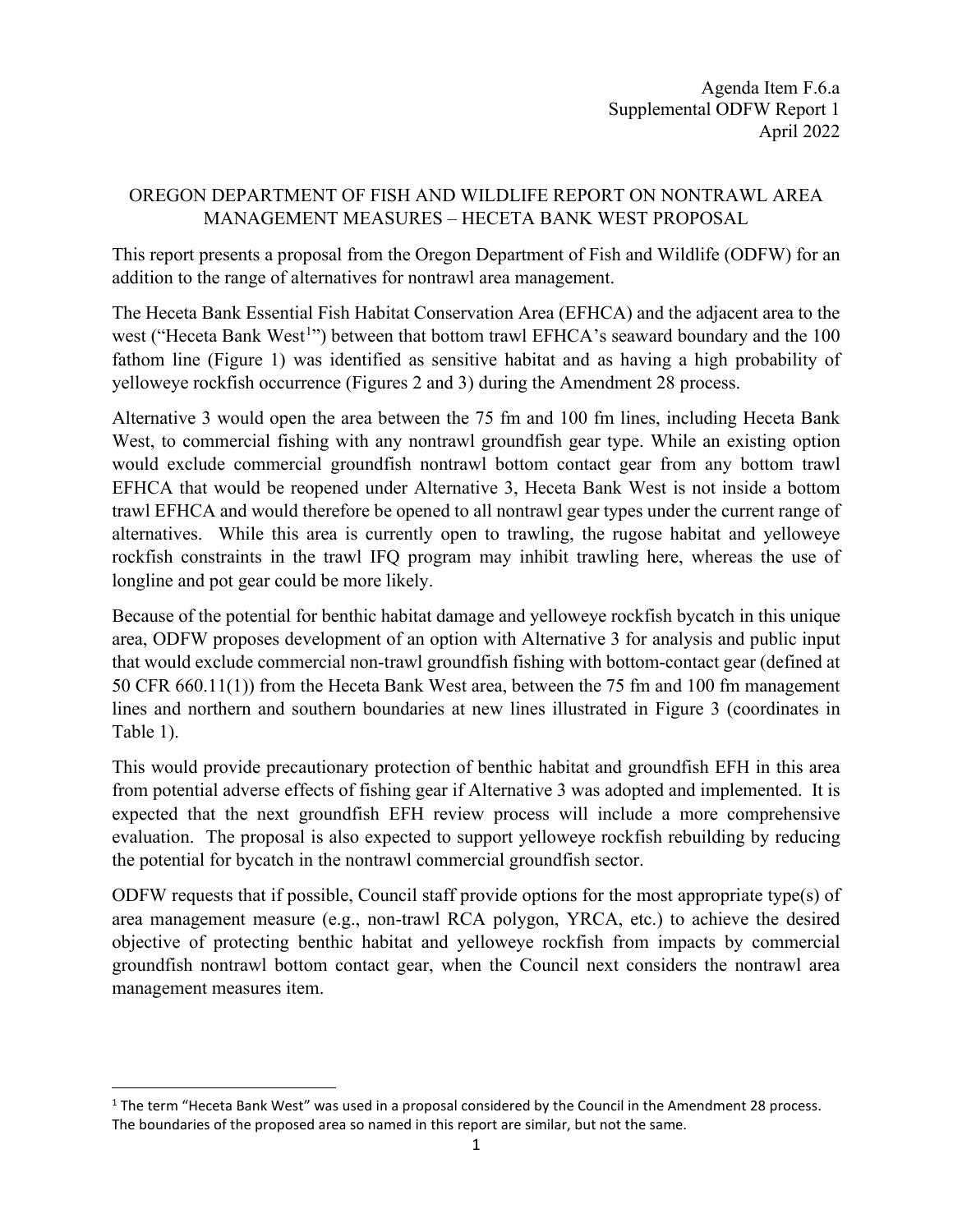

*Figure 1. Heceta Bank EFHCA (bottom) in relation to the existing and Alternative 3 proposed seaward boundaries of the nontrawl RCA. EFHCAs shown here are closed to all trawl gear.*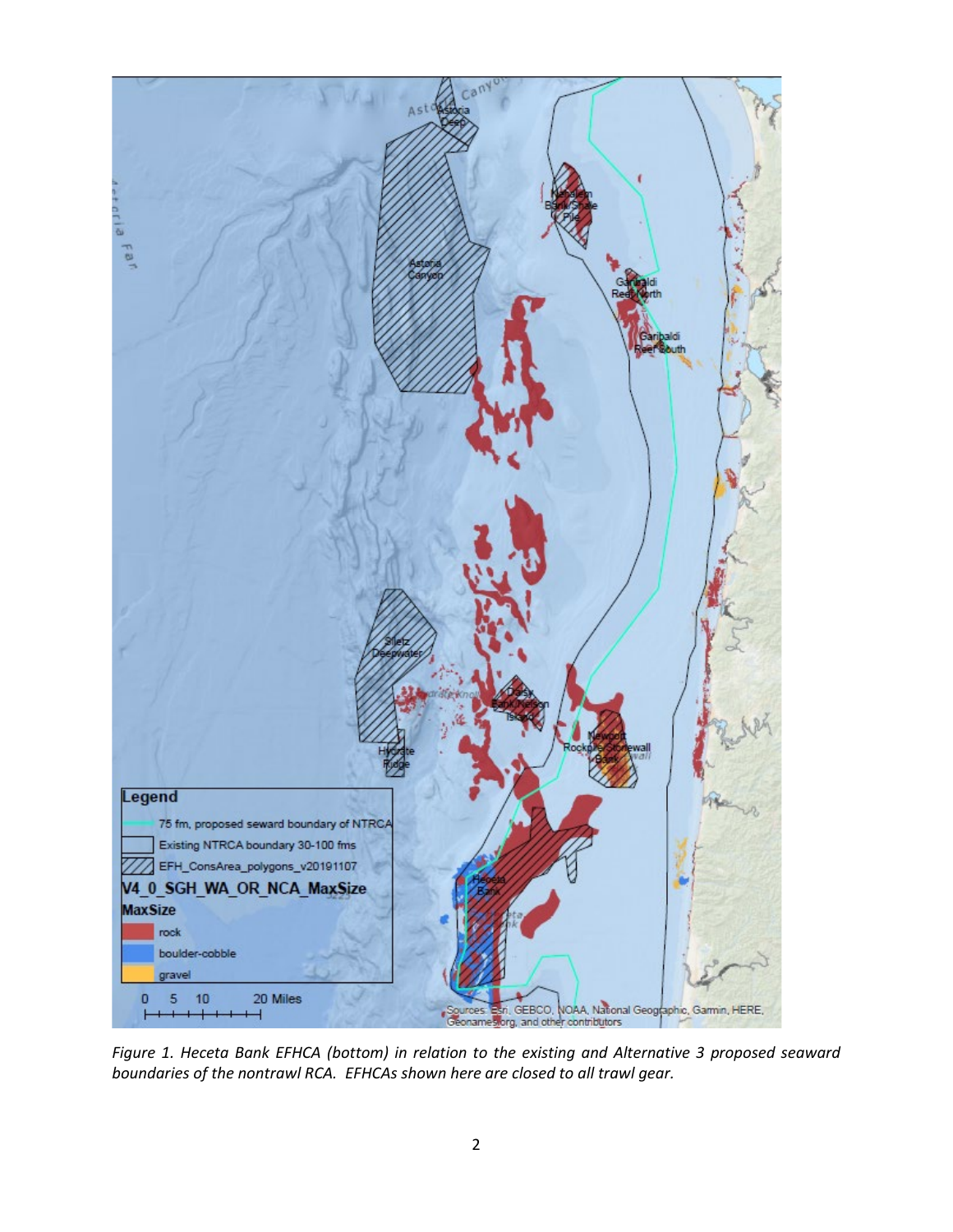

*Figure 2. Probability of yelloweye rockfish occurrence off the Oregon coast (from Amendment 28 process), with warmer colors showing high probability of occurrence in the area of the Heceta Bank EFHCA that is closed to trawl gear.*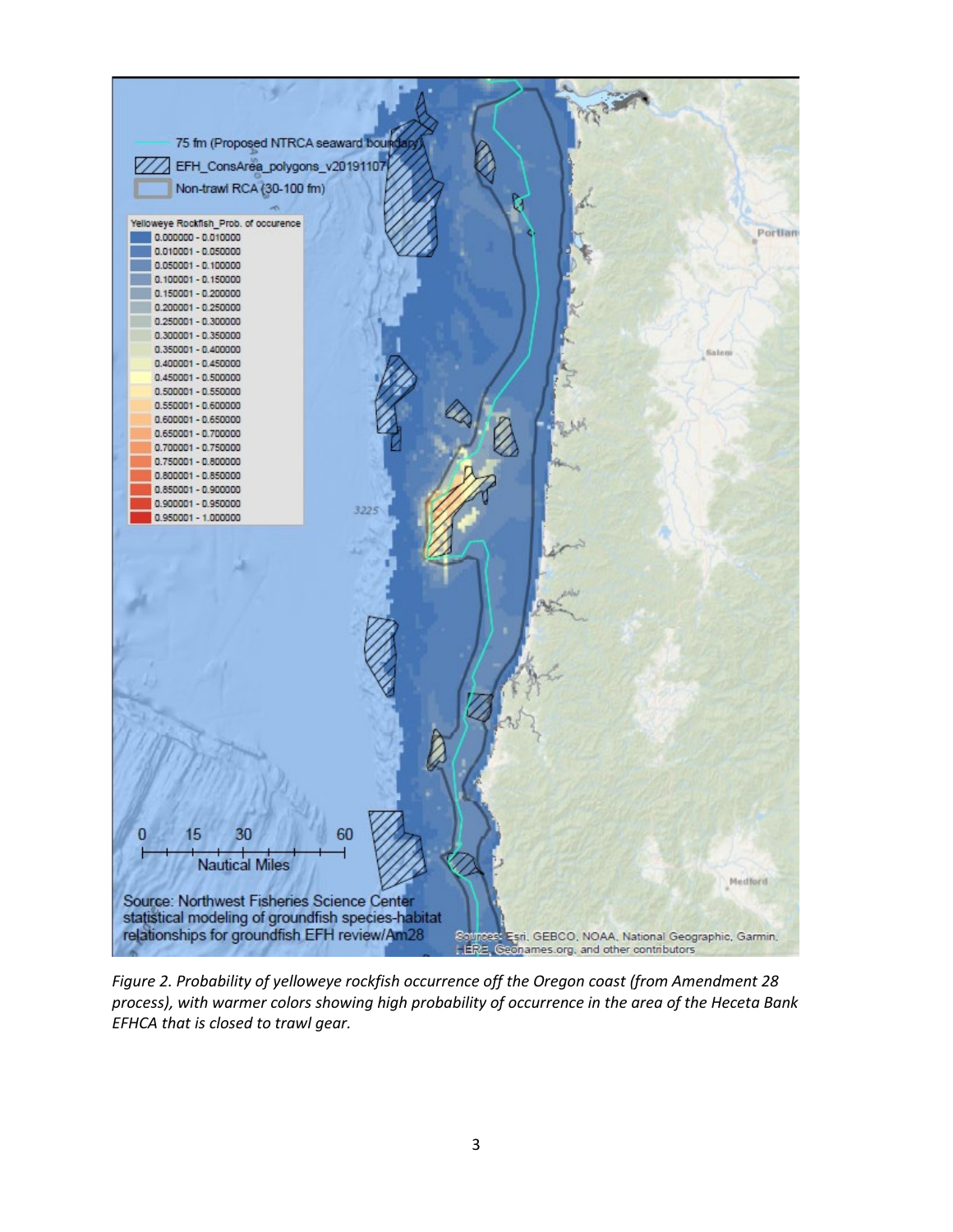

*Figure 3. Close-up of Heceta Bank EFHCA and yelloweye rockfish probability of occurrence. Horizontal red lines illustrate potential northern and southern boundaries connecting the 75 and 100 fm lines to create an area in which groundfish bottom contact gear could be excluded (coordinates of these lines provided in Table 1).*